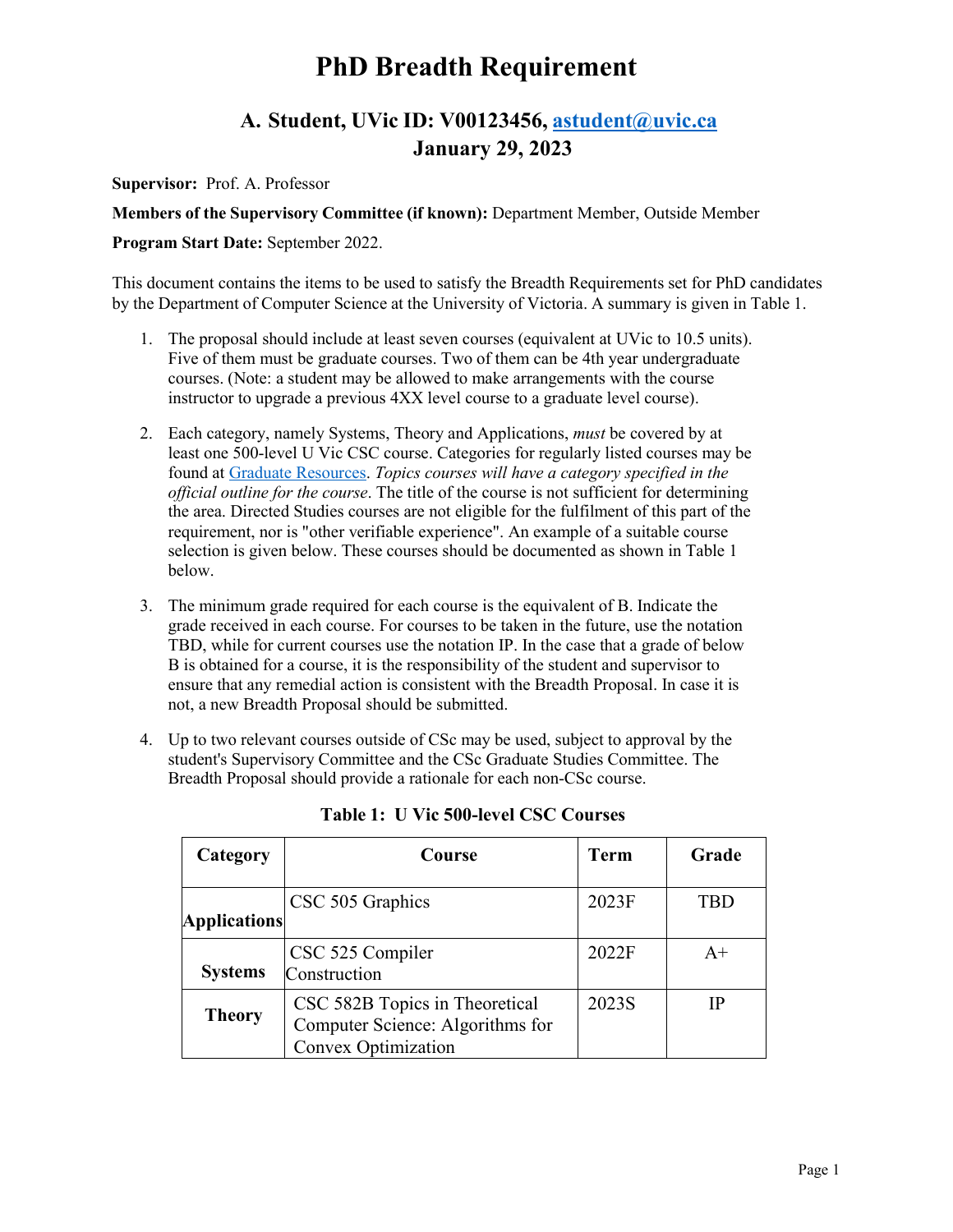## **Table 2: Remaining Courses**

| Course                                         | <b>Term</b> | Where                       | <b>Level</b> | Grade      |
|------------------------------------------------|-------------|-----------------------------|--------------|------------|
| CSC 429 Cryptography                           | 2021F       | UVic CSC                    | UG           | A          |
| CSC 571 Advanced Databases                     | 2023S       | UVic CSC                    | G            | IP         |
| CS 450 Computer Architecture                   | 2021S       | U Waterloo<br><b>CSC</b>    | <b>UG</b>    | $A -$      |
| STAT 558 Design and Analysis<br>of Experiments | 2023F       | <b>UVic Math</b><br>& Stats | G            | <b>TRD</b> |

#### **Non-CS Courses**

#### STAT 558

#### **Calendar Description**

Basic principles of experimental design; factorial designs; block designs; fractional factorial designs; response surface designs; nested and split-plot designs; optimal designs; techniques of analysis of variance; fixed effects models; random effects models.

#### **Course Details**

Textbook: *Design and Analysis of Experiments*, 8th Edition, by D.C. Montgomery

#### Topics:

- Chapter 1. Introduction
- Chapter 2. Simple comparative experiments
- Chapter 3. Experiments with a single factor
- Chapter 4. Randomized blocks, Latin squares and related designs
- Chapter 5. Introduction to factorial designs
- Chapter 6. The 2k factorial design
- Chapter 7. Blocking and confounding in the 2k factorial design
- Chapter 8. Two-level fractional factorial designs
- Chapter 10. Fitting regression models
- Chapter 11. Response surface methods and designs

Statistics Software: R will be used to do data analysis for this course in all assignments and projects

Determination of Final Grade: Assignments: (4) 10%

Midterm Exam: 10% Project: 30% Final Exam: 50%

Project: The project will involve the design an analysis (using simulated data) of an experiment related to students' research focus